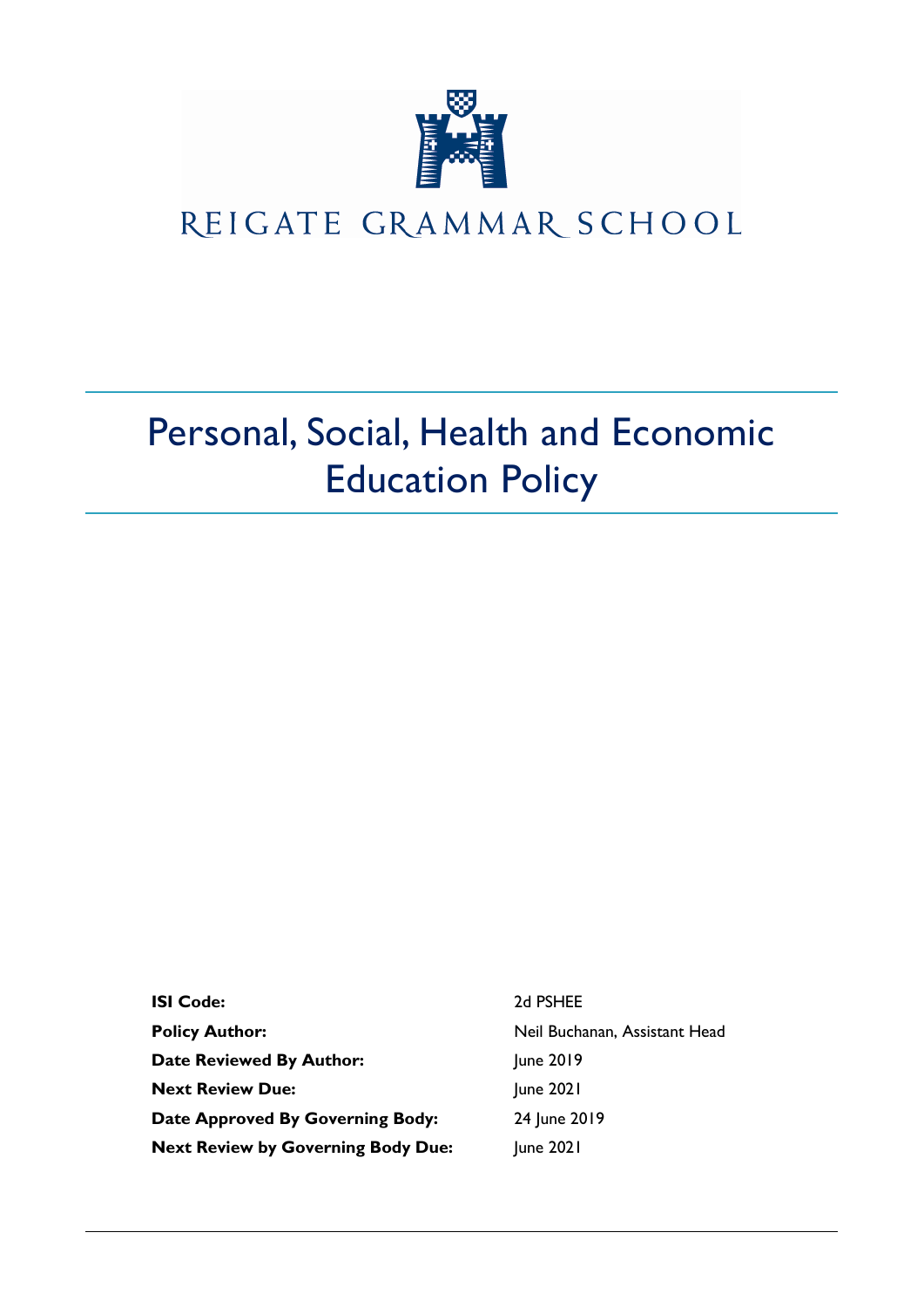## **Introduction**

All students at Reigate Grammar School receive Personal, Social, Health and Economic Education throughout the First to Fifth Forms. There is a clear Scheme of Work in place which reflects the school's aims and ethos and has regard to the Equality Act 2010 and the guidance provided for schools<sup>1</sup>. In addition, the school will react to any trends or patterns of behaviour within cohorts as and when they arise, or indeed respond to any local, national or international issues. PSHEE is delivered through a taught curriculum, Assemblies and Form Time.

The course is divided into six areas:

- Essential Skills including Study Skills and Life Skills such as budgeting;
- Who Am I?
- Making Choices Careers, Finance, Healthy lifestyle;
- Personal Safety including Cyber Safety;
- Healthy Relationships (including Relationship and Sex Education); and
- Citizenship and British Values.

Through the Schemes of Work, (e.g. Who Am I?, Human Rights and other Citizenship and British Values sessions) respect for other people is encouraged, especially age, disability, gender reassignment, marriage and civil partnership, pregnancy and maternity, race, religion and belief, sex, sexual orientation as protected characteristics under the Equality Act 2010. It is also fostered through our ethos of having a "strong moral purpose at our core".

In the **First Form** PSHEE is delivered by Form Tutors in protected Form Time sessions as well as drop down sessions during lesson time. Various sensitive issues are covered and drop down sessions are lead by our own staff (usually the 1<sup>st</sup> Form Tutor team), external speakers and the school nurse.

In the **Second Form** PSHEE is delivered by Form Tutors (wherever possible) in lessons once a week, where there is an emphasis on discussion and sharing. There are also talks by external speakers.

In the **Third and Fourth Forms** PSHEE is delivered as a component of the 'Electives' programme, with talks from visiting experts and sessions from members of staff at school with specialist expertise. This includes sessions on Healthy Relationships, Careers, Drugs and Alcohol, LGBTQ+ issues, Mental Health, Social Media and Finance

In the **Fifth Form,** students are taught carefully structured PSHEE courses by staff. They work through six topic areas over a six-week period:

- Healthy Relationships Bereavement, domestic abuse and difficult decisions
- Making Choices University budgeting, weekly budget and financial implications
- Citizenship and British Values Democracy and the rule of law
- Who am I?– Wellbeing and relaxation techniques for stress management
- Essential Skills and Careers Revision Techniques, CV Writing, Higher Education
- Personal Safety Your online reputation and CSE.

In the **Sixth Form,** students follow a 6/7Plus programme covering a range of topics.

Courses in all years make use of visiting speakers who are experts in their field, as well as a wide range of recorded visual material. Parents will always be informed in advance of any upcoming sensitive issues in the PSHEE material, through letters home or the bulletin. The school produces a Health Bulletin which covers a wide range of topics and is emailed to parents and pupils. Parents have a right to withdraw their children from RSE education if they wish.

Parent Workshops and Forums are organised regularly if there is interest amongst parents (e.g. Amy Forbes-Robertson on puberty and RSE, Dick Moore on Mental Health; Bob Tait for age appropriate sessions on substance abuse, Lorin Lafave on Grooming and Karl Hopwood on Online Safety).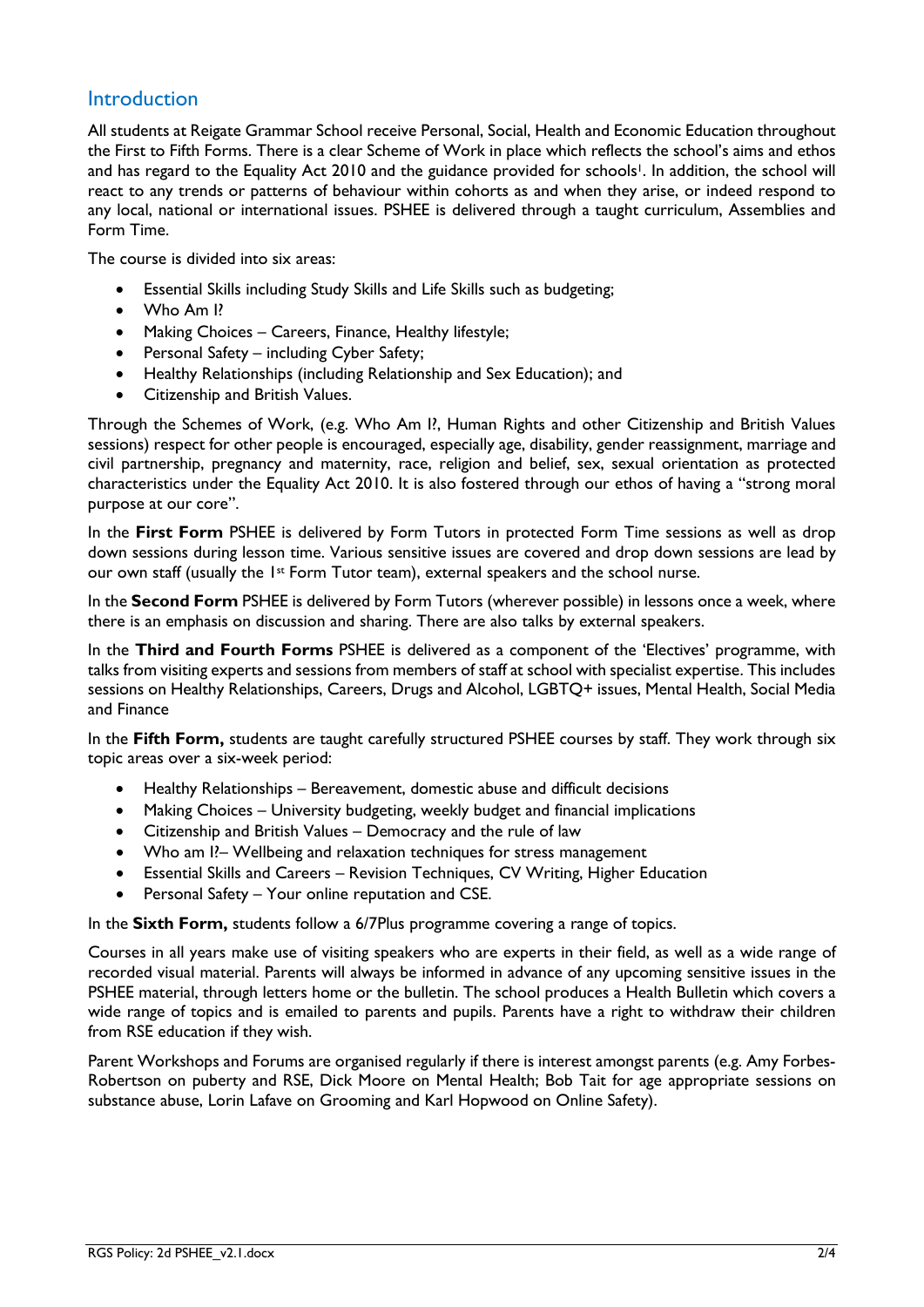## Scheme of Work Supporting PSHEE Policy

The Scheme below gives an idea of talks and themes that are delivered although we are continuously tailoring the programme to the needs of the pupils.

|                       | <b>Essential</b><br><b>Skills</b>                                                                                                                                   | Who Am I?<br>(incl. careers<br>education)                                                                     | <b>Making</b><br><b>Choices</b>                                                                 | <b>Personal</b><br><b>Safety</b>                                          | <b>Healthy</b><br><b>Relationships</b>                                                | <b>Citizenship</b><br>and British<br><b>Values</b>                                                   |  |
|-----------------------|---------------------------------------------------------------------------------------------------------------------------------------------------------------------|---------------------------------------------------------------------------------------------------------------|-------------------------------------------------------------------------------------------------|---------------------------------------------------------------------------|---------------------------------------------------------------------------------------|------------------------------------------------------------------------------------------------------|--|
| <b>First</b><br>Form  | All six topics are covered through lessons on the Scheme of Work and tutor time activity suggestions.<br>They are detailed under subheadings on the Scheme of Work. |                                                                                                               |                                                                                                 |                                                                           |                                                                                       |                                                                                                      |  |
| <b>Second</b><br>Form | All six topics are covered through lessons on the scheme of work and tutor time activity suggestions.<br>They are detailed under subheadings on the Scheme of Work. |                                                                                                               |                                                                                                 |                                                                           |                                                                                       |                                                                                                      |  |
| <b>Third</b><br>Form  | RSE talk,<br><b>Cyber Safety</b><br>talk                                                                                                                            | Body Image<br>and Self<br>Esteem:<br>Stress and<br>Depression<br>talk                                         | Party Drugs<br>and Binge<br>Drinking;<br>Drugs talk;<br>Sparkfish:<br>Esteem and<br>Pornography | Cyber Safety;<br>Diet, Eating<br><b>Disorders</b><br>Self-Harm<br>session | SRE talk;<br>Contraception,<br>Risky<br>Behaviour and<br><b>Boundaries</b><br>session | Human Rights<br>session                                                                              |  |
| <b>Fourth</b><br>Form | Mental Health<br>session<br>Learning 2<br>Learn Carousel                                                                                                            | Mental Health;<br>Body Image;<br>Wellbeing;<br><b>Healthy Eating</b><br>and Fitness                           | Personal<br>Finance<br>Careers talk                                                             | Cyber Safety                                                              | Contraception,<br>Consent.<br><b>HIV/AIDS</b>                                         | Gatwick<br>Detainees talk:<br>The Law and<br>your rights<br>session                                  |  |
| <b>Fifth</b><br>Form  | Revision<br>Techniques<br>and GCSE 101<br>(student led)<br>and/or<br>Careers<br><b>Education: CV</b><br>writing, higher<br>education,<br>Oxbridge                   | Wellbeing and<br>Relaxation<br>Techniques for<br><b>Stress</b><br>Management;<br>Motivational<br>Speaker talk | <b>Money Matters</b><br>session,                                                                | <b>Your Online</b><br>Reputation<br>session                               | <b>Bereavement</b><br>and Difficult<br>Decisions                                      | Democracy<br>and the Rule of<br>Law, for<br>example a<br>seminar led by<br>Malcolm<br><b>Rifkind</b> |  |

### **Assemblies**

All pupils attend assemblies, with each section of the school meeting together one or two times a week. One assembly each week is held in St Mary's Parish Church next door to the school and is broadly Christian in character whilst remaining sensitive to the needs of those who have other faiths and beliefs.

Parents are legally entitled to withdraw their child from religious assemblies. However, it is hoped that all members of RGS will take part in all assemblies, as these contribute to their education and help to reinforce the sense of community at the school.

### Assessment and Monitoring

Pupils regularly give their feedback on their experiences of PSHEE through online forms, whilst as a discrete area PSHEE undergoes regular review (in line with subject areas). This includes lesson observations and pupil panels, whilst delivery of content through timetabled or protected sessions are supplemented by external staff and drop down sessions (which take priority over timetabled lessons) when appropriate.

Those leading PSHEE sessions give their feedback regularly on the strengths of the PSHEE Schemes of Work, areas which could be improved and any relevant issues raised by pupils during the session. If required, this includes communicating and following up with Pastoral staff as appropriate.

The PSHEE programme continues to be a reflective one, which enhances the school curriculum to provide preparation for a student's life outside of RGS. For example, skills sessions which include budgeting money for personal finance, considering your personal brand when using social media and wellbeing sessions to manage the stress of modern life.